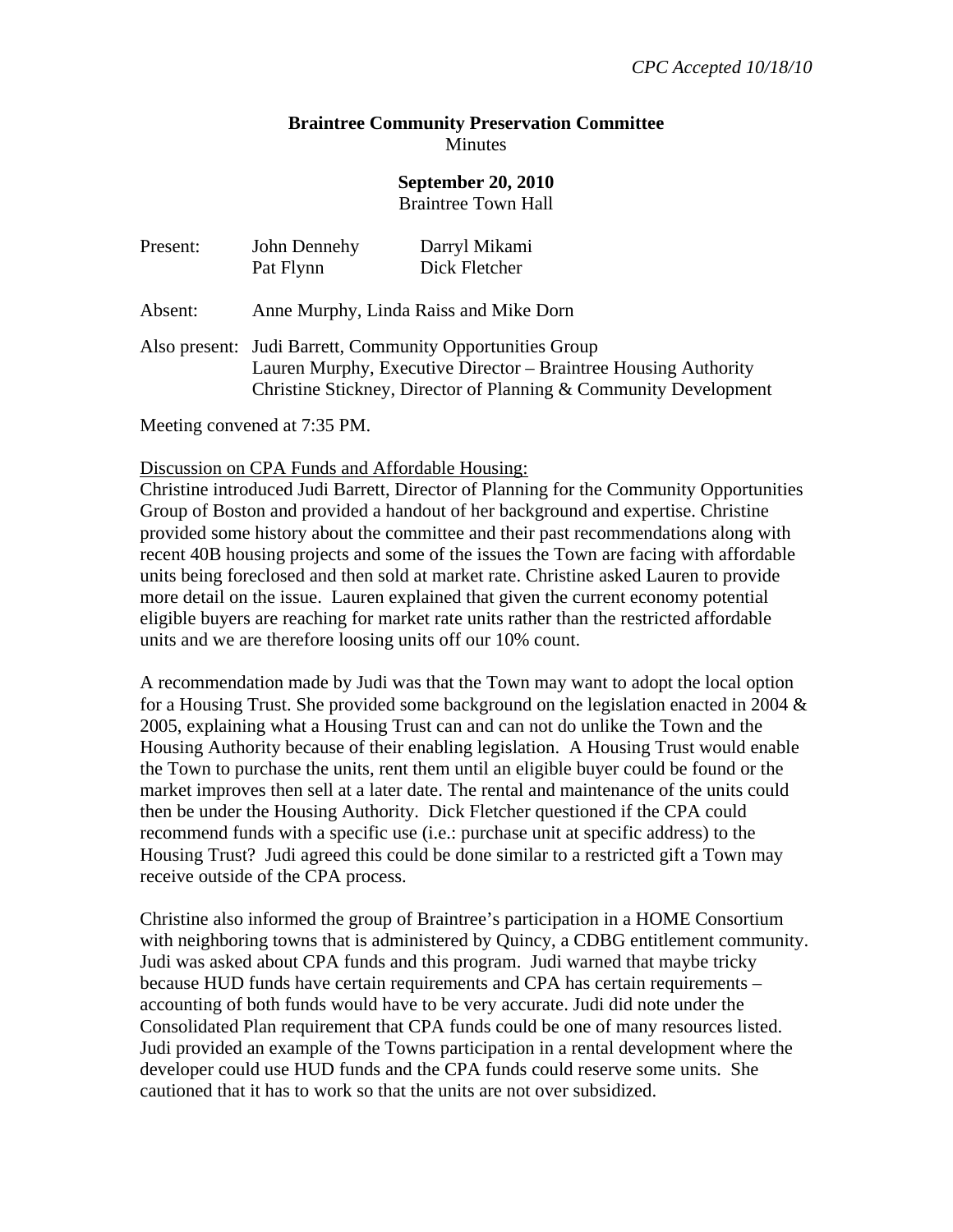Page 2 – Minutes 9-20-10

Discussing existing homes purchased with CPA funds, Christine explained the recent Norfolk County land acquisitions – the "nose" and house with CPA funds and the Sheriff's/nurses cottages with capital finds. Nothing has been done with the existing house and Christine suggested the need for the Town to do a master plan the entire area to determine possible private/public partnerships and/or what a potential Planned Unit Development (PUD) could be for both the public and private lands. Could CPA funds be utilized in such a future build out? Judi suggested that before the Town would issue a RFP, the Town needs to be clear as to intended uses, area available and potential incentives (streamline permits, CPA funds, available land etc.) so that the Town receives a sound proposal. Developers should not be sent on a "fishing expedition" for Towns to think up ideas – that is a great expense and resources unfairly expended she cautioned. Members agreed this is one of the last large open spaces and a lot of planning should be given to its use and development. Judi suggested that the Town should consider submitting the planning as a studio project to MIT's Urban Planning program for assistance. They recently helped the Town of Hopkinton with the Weston Nursery Project  $(700 + \text{acres})$  long term phased project with open space preservation.

Another issued raised was in relation to CPA funds and working with Habitat for Humanity. Judi commented working with Habitat can be beneficial to increasing the affordable housing stock but units may not always count towards the 10% count unless DHCD has approved through a local initiative program – a bit more work is required with these units. Members discussed the upcoming 40B repeal campaign on the November election and what it could mean for the communities. Judi urged the Town to have a discussion of what is the housing need rather than what can be done in a checkerboard approach. A comprehensive plan addressing the housing needs of the Town will serve as a business plan for use of CPA funds. Christine noted some years back a Housing Plan was accomplished by the Planning Department and she would obtain copies for the members to review to help in understanding the need identified at that time.

Christine asked Judi if in her experience with other communities if she encountered innovative approaches using CPA funds. Judi provide background on the following communities and their efforts. In Newton, CPA funds were used as loans to the development community to develop affordable rental housing since many people can't afford to own in Newton but can rent – that was their need. In Lincoln, CPA funds were used to purchase a home that was converted to a Group Home (each bedroom counts as a unit towards 10%) as a loan and was run by a private company specializing in group homes. Some communities have used CPA funds for "buy downs" – the Town becomes a "lender" and you are buying interest in the property – similar to a deferred loan with a perpetual restriction. In Bedford, a similar situation loans to non-profits that actually bought the property and managed – this was incentive for them to look for properties and strike deals before properties reached the market.